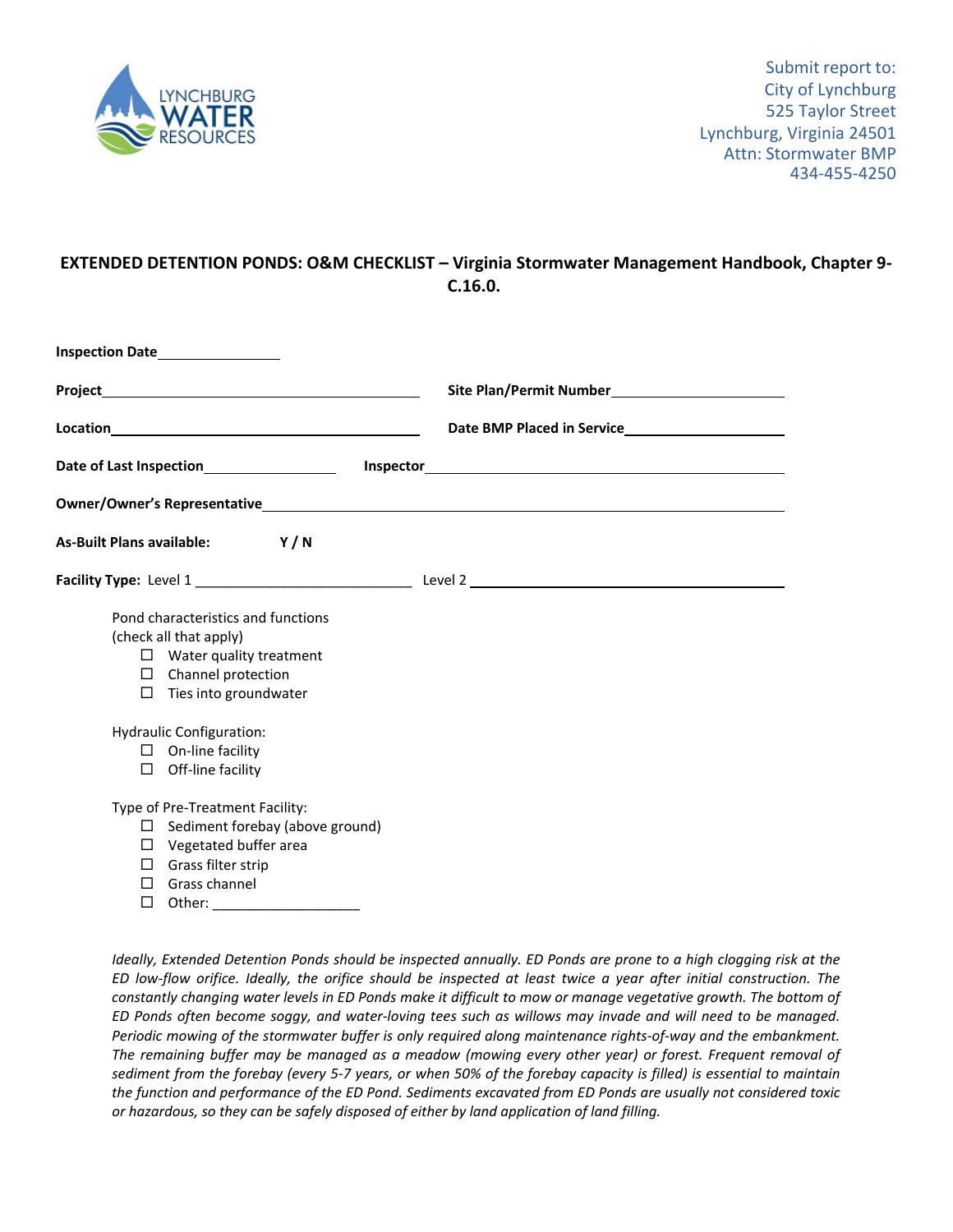| <b>Element of BMP</b>                | <b>Potential Problem</b>                                                      | Y/N | <b>How to Fix Problem</b>                                                                                                                                  | Who Will<br><b>Address</b><br>Problem | <b>Comments</b> |
|--------------------------------------|-------------------------------------------------------------------------------|-----|------------------------------------------------------------------------------------------------------------------------------------------------------------|---------------------------------------|-----------------|
|                                      | Adequate vegetation                                                           |     | Supplement as needed.                                                                                                                                      | Owner                                 |                 |
|                                      | There is excessive trash<br>and debris                                        |     | Remove immediately.                                                                                                                                        | Owner or<br>professional              |                 |
| Contributing<br><b>Drainage Area</b> | There is evidence of<br>erosion and/or bare or<br>exposed soil                |     | Stabilize immediately.                                                                                                                                     | Owner or<br>professional              |                 |
|                                      | There is excessive<br>landscape waste and<br>yard clippings                   |     | Remove immediately.                                                                                                                                        | Owner or<br>professional              |                 |
|                                      | There is adequate<br>access to the pre-<br>treatment facility                 |     | Establish adequate access                                                                                                                                  | Professional                          |                 |
|                                      | There is excessive trash<br>and debris                                        |     | Remove immediately.                                                                                                                                        | Owner or<br>professional              |                 |
|                                      | There is evidence of<br>erosion and/or exposed<br>soil.                       |     | Immediately identify and correct the<br>cause of the erosion and stabilize<br>the eroded or bare area.                                                     | Owner or<br>professional              |                 |
| <b>Pre-Treatment</b>                 | Sediment deposits are<br>50% or more of forebay<br>capacity.                  |     | Dredge the sediment to restore the<br>design capacity; sediment should be<br>dredged from forebays at least<br>every 5-7 years, and earlier, as<br>needed. | Professional                          |                 |
|                                      | The sediment marker is<br>not vertical.                                       |     | Adjust the sediment depth marker<br>to a vertical alignment                                                                                                | Professional                          |                 |
|                                      | There is evidence of<br>clogging                                              |     | Clear blockages of the riser or<br>orifice(s) and make other<br>adjustments needed to meet the<br>approved design specifications                           | Professional                          |                 |
|                                      | There is dead<br>vegetation                                                   |     | Revegetate, as needed                                                                                                                                      | Owner or<br>professional              |                 |
|                                      | The inlet provides a<br>stable conveyance into<br>the pond                    |     | Stabilize immediately, as needed,<br>and clear blockages.                                                                                                  | Owner or<br>professional              |                 |
| Inlet                                | There is excessive trash,<br>debris, or sediment.                             |     | Remove immediately                                                                                                                                         | Owner or<br>professional              |                 |
|                                      | There is evidence of<br>erosion/undercutting at<br>or around the inlet        |     | Repair erosion damage and<br>restabilize                                                                                                                   | Owner or<br>professional              |                 |
|                                      | There is cracking,<br>bulging, erosion or<br>sloughing of the forebay<br>dam. |     | Repair and restabilize immediately.                                                                                                                        | Professional                          |                 |
|                                      | There is woody growth<br>on the forebay dam.                                  |     | Remove within 2 weeks of<br>discovery.                                                                                                                     | Professional                          |                 |
|                                      | There is evidence of<br>nuisance animals.                                     |     | Animal burrows must be backfilled<br>and compacted. Burrowing animals<br>should be humanely removed from<br>the area.                                      | Professional                          |                 |
|                                      | There is more than 1<br>inch of settlement.                                   |     | Add fill material and compact the<br>soil to the design grade                                                                                              | Owner or<br>Professional              |                 |
|                                      | The inlet alignment is<br>incorrect.                                          |     | Correct immediately.                                                                                                                                       | Owner or<br>Professional              |                 |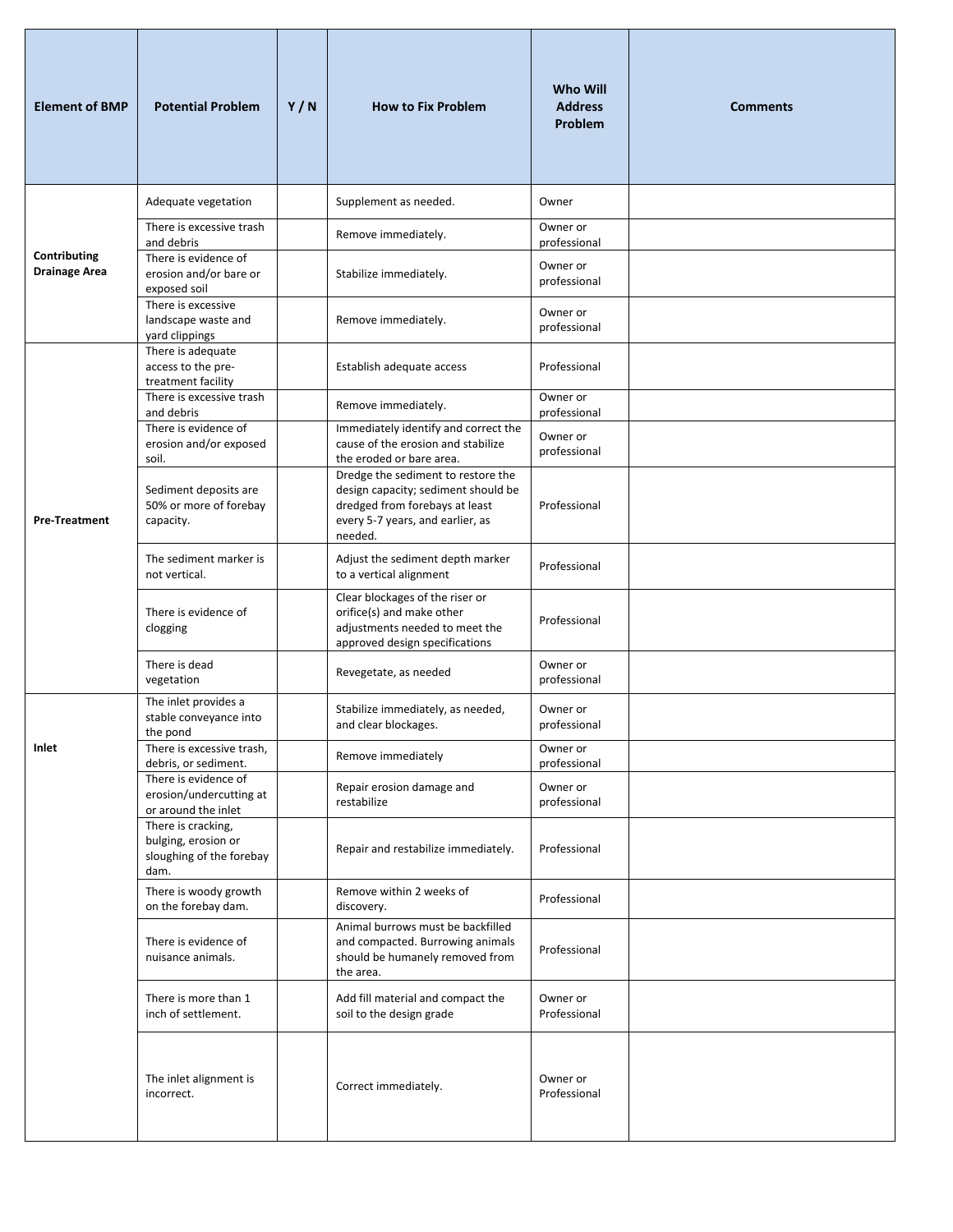| <b>Element of BMP</b>                                          | <b>Potential Problem</b>                                                                                                    | Y/N | <b>How to Fix Problem</b>                                                                                                                  | Who Will<br><b>Address</b><br>Problem | <b>Comments</b> |
|----------------------------------------------------------------|-----------------------------------------------------------------------------------------------------------------------------|-----|--------------------------------------------------------------------------------------------------------------------------------------------|---------------------------------------|-----------------|
| Vegetation                                                     | Plant composition is<br>consistent with the<br>approved plans                                                               |     | Determine if existing plant materials<br>are consistent with the general Wet<br>Pond design criteria, and replace<br>inconsistent species. | Professional                          |                 |
|                                                                | Invasive species are<br>present.                                                                                            |     | Remove invasive species<br>immediately and replace vegetation<br>as needed.                                                                | Professional                          |                 |
|                                                                | Trees planted in the<br>buffer and on wetland<br>islands and peninsulas<br>need watering during<br>the first growing season |     | Consider watering every 3 days for<br>first month, and then weekly during<br>first year (April - October),<br>depending on rainfall.       | Owner or<br>professional              |                 |
|                                                                | Grass around the facility<br>is overgrown                                                                                   |     | Mow (at least twice a year) to a<br>height of 4"-9" high and remove<br>grass clippings.                                                    | Owner or<br>professional              |                 |
|                                                                | Vegetation is dead or<br>reinforcement planting<br>is needed.                                                               |     | Remove and replace dead or dying<br>vegetation.                                                                                            | Professional                          |                 |
| <b>Permanent Pool</b><br>and Side Slopes                       | There is excessive trash<br>and/or debris.                                                                                  |     | Remove immediately                                                                                                                         | Owner or<br>professional              |                 |
|                                                                | There is evidence of<br>sparse vegetative cover,<br>erosion or slumping<br>side slopes.                                     |     | Repair and stabilize physical<br>damage, and reseed or plant<br>additional vegetation.                                                     | Owner or<br>professional              |                 |
|                                                                | There is evidence of<br>nuisance animals.                                                                                   |     | Animal burrows must be backfilled<br>and compacted. Burrowing animals<br>should be humanely removed frm<br>area.                           | Owner or<br>professional              |                 |
|                                                                | There is significant<br>sediment accumulation.                                                                              |     | Conduct a bathymetric study to<br>determine the impact to design<br>volumes, and dredge if necessary.                                      | Professional                          |                 |
|                                                                | There is adequate<br>access to the riser for<br>maintenance.                                                                |     | Establish adequate access                                                                                                                  | Professional                          |                 |
| Riser/Principle<br>Spillway and Low-<br><b>Flow Orifice(s)</b> | Pieces of the riser are<br>deteriorating,<br>misaligned, broken or<br>missing.                                              |     | Repair immediately.                                                                                                                        | Professional                          |                 |
|                                                                | Adjustable control<br>valves are accessible<br>and operational.                                                             |     | Repair, as needed.                                                                                                                         | Professional                          |                 |
|                                                                | Reverse-slope pipes and<br>flashboard risers are in<br>good condition.                                                      |     | Repair, as needed.                                                                                                                         | Professional                          |                 |
|                                                                | Seepage into conduit                                                                                                        |     | Seal conduit                                                                                                                               | Professional                          |                 |
|                                                                | There is evidence of<br>clogging                                                                                            |     | Clear blockages of the riser or<br>orifice(s) and make other<br>adjustments needed to meet the<br>approved design specs.                   | Professional                          |                 |
|                                                                | There is excessive trash,<br>debris, or other<br>obstructions in the<br>trash rack.                                         |     | Remove immediately.                                                                                                                        | Owner or<br>professional              |                 |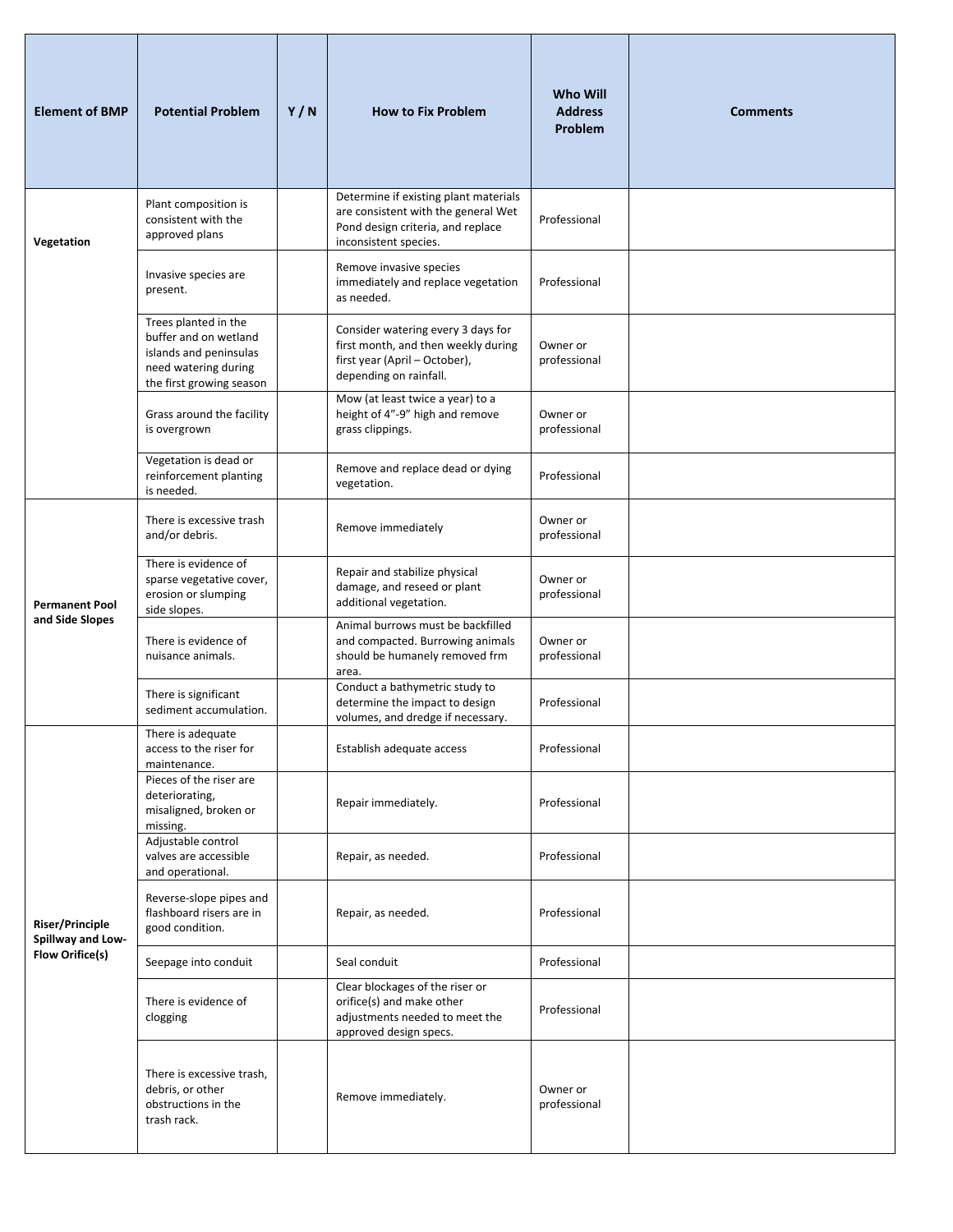| <b>Element of BMP</b>                     | <b>Potential Problem</b>                                                                                                                  | Y/N | <b>How to Fix Problem</b>                                                                                                                               | <b>Who Will</b><br><b>Address</b><br>Problem | <b>Comments</b> |
|-------------------------------------------|-------------------------------------------------------------------------------------------------------------------------------------------|-----|---------------------------------------------------------------------------------------------------------------------------------------------------------|----------------------------------------------|-----------------|
|                                           | There is sparse veg.<br>cover, settlement,<br>cracking, bulging,<br>misalignment, erosion<br>rills deeper than 2<br>inches, or sloughing. |     | Repair and restabilize immediately,<br>especially after major storms.                                                                                   | Professional                                 |                 |
| Dam/                                      | There are soft spots,<br>seepage, boggy areas or<br>sinkholes.                                                                            |     | Reinforce, fill and stabilize<br>immediately.                                                                                                           |                                              |                 |
| <b>Embankment and</b><br><b>Abutments</b> | There is evidence of<br>nuisance animals.                                                                                                 |     | Animal burrows must be backfilled<br>and compacted. Burrowing animals<br>should be humanely removed from<br>the area.                                   |                                              |                 |
|                                           | There is woody<br>vegetation on the<br>embankment.                                                                                        |     | Removal of woody species near or<br>on the embankment and<br>maintenance access areas should be<br>done when discovered, but at least<br>every 2 years. |                                              |                 |
| Overflow/<br>Emergency<br>Spillway        | There is woody growth<br>on the spillway.                                                                                                 |     | Removal of woody species near or<br>on the emergency spillway should<br>be done when discovered, but at<br>least every 2 years.                         | Owner or<br>professional                     |                 |
|                                           | There is excessive trash,<br>debris, or other<br>obstructions.                                                                            |     | Remove immediately.                                                                                                                                     | Owner or<br>professional                     |                 |
|                                           | There is evidence of<br>erosion/backcutting                                                                                               |     | Repair erosion damage and reseed                                                                                                                        | Owner or<br>professional                     |                 |
|                                           | There are soft spots,<br>seepage or sinkholes.                                                                                            |     | Reinforce, fill and stabilize<br>immediately.                                                                                                           | Owner or<br>professional                     |                 |
|                                           | Only one layer of stone<br>armoring exists above<br>the native soil.                                                                      |     | Reinforce rip-rap or other armoring<br>materials.                                                                                                       | Professional                                 |                 |
| Outlet                                    | The outlet provides a<br>stable conveyance from<br>the pond.                                                                              |     | Stabilize immediately, as needed,<br>and clear blockages.                                                                                               | Owner or<br>professional                     |                 |
|                                           | There is woody growth<br>within 5 feet of the<br>outlet pipe barrel.                                                                      |     | Prune vegetation back to leave a<br>clear discharge area.                                                                                               | Owner or<br>Professional                     |                 |
|                                           | There is excessive trash,<br>debris, or other<br>obstructions.                                                                            |     | Remove immediately.                                                                                                                                     | Owner or<br>professional                     |                 |
|                                           | There are excessive<br>sediment deposits at<br>the outlet.                                                                                |     | Remove sediment.                                                                                                                                        | Professional                                 |                 |
|                                           | Discharge is causing<br>undercutting, erosion or<br>displaced rip-rap at or<br>around the outlet.                                         |     | Repair, reinforce or replace rip rap<br>as needed, and restabilize.                                                                                     | Professional                                 |                 |